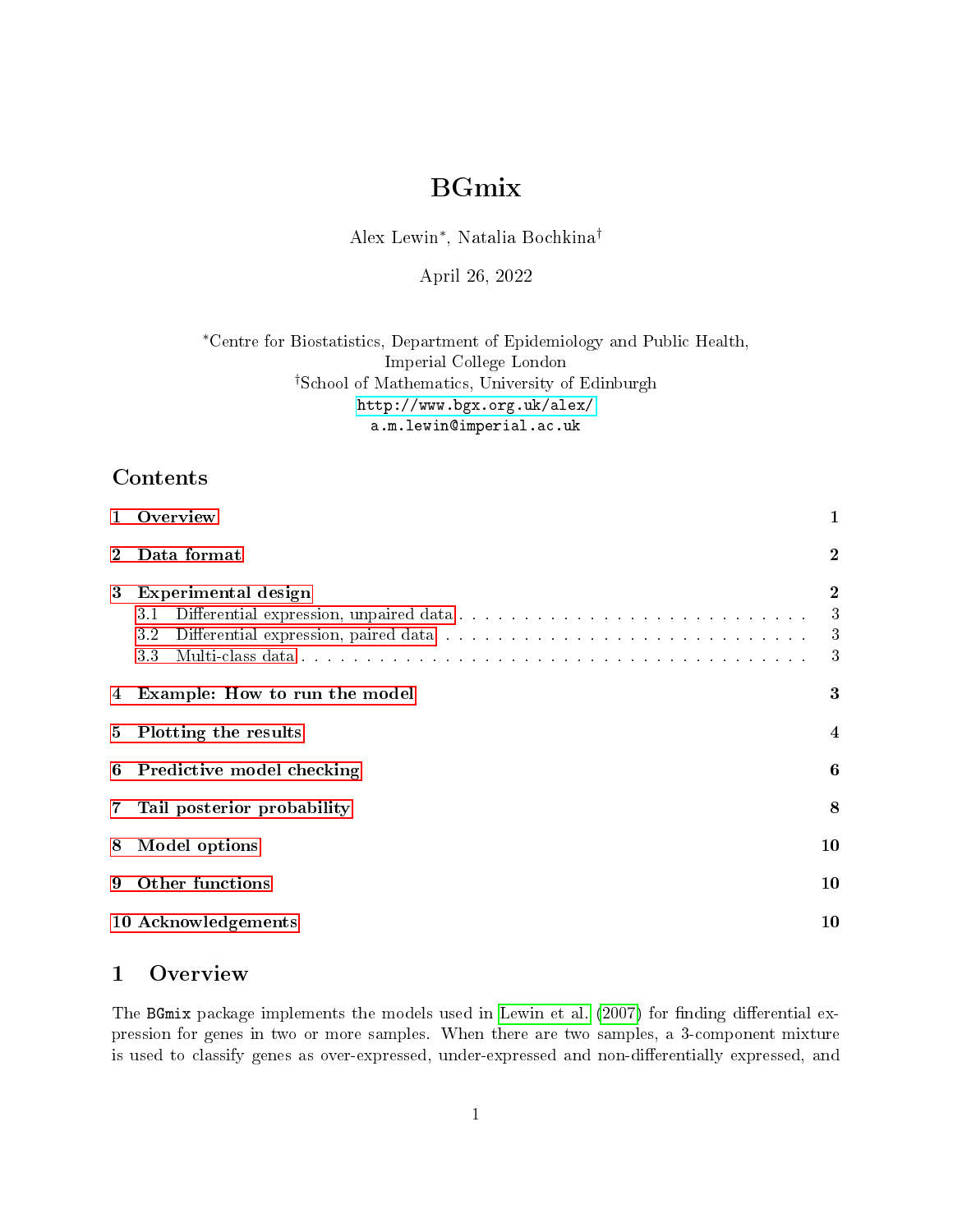gene variances are modelled exchangeably to allow for variability between genes. The model is fully Bayesian, estimating the proportion of differentially expressed genes and the mixture parameters simultaneously. The model can also be run with unstructured priors, for use with multi-class data.

Several different parametric models are possible. An important part of the analysis is to check if the model is a reasonable fit to the data, and we do this via predictive checks.

The analysis is carried out using Markov Chain Monte Carlo. Convergence of the output can be checked using the coda package available from CRAN. We also provide a function to plot the trace of the parameters as part of the BGmix package.

Two alternatives are provided for assessing error rates. With the mixture model, an estimate of the false discovery rate (FDR) based on posterior probabilities can be calculated. For unstructured priors, a tail posterior probability method [\(Bochkina & Richardson](#page-9-4) [\(2007\)](#page-9-4)) can be used.

The input to the model can be expression data processed by any algorithm. We provide a function readBGX to read in the output from the package BGX, which is a fully Bayesian hierarchical model for obtaining gene expression measures [\(Hein et al.](#page-9-5) [\(2005\)](#page-9-5)).

## <span id="page-1-0"></span>2 Data format

Data input to BGmix consists of sample mean and sample variance for each gene, under each experimental condition. Three R objects are required as arguments to the BGmix function:

- ybar: a matrix, whose columns correspond to experimental conditions and rows correspond to genes. Each column contains sample means for all genes under one condition.
- ss: a matrix, whose columns correspond to experimental conditions and rows correspond to genes. Each column contains sample variances for all genes under one condition. Sample variances must be the unbiased estimates, i.e. divide by no. replicates - 1 (this is the default for the standard  $R$  var function).
- nreps: a vector containing the number of replicates in each condition.

Note that for a paired design, the data is treated as having only one 'condition', and ybar is then the mean *difference* between the two experimental conditions.

The data must be transformed so that Normal sampling errors are a reasonable assumption (eg. with a log or shifted-log transform), and normalised if necessary.

### <span id="page-1-1"></span>3 Experimental design

The first level of the model can be written as a regression for each gene:

$$
\bar{y}_g = X^T \beta_g + \epsilon_g \tag{1}
$$

where  $\bar{y}_g$  is the vector of sample means for different conditions and  $\beta_g$  is a vector of effect parameters. Different parametrisations can be achieved using the 'design' matrix  $X$ . At most 1 effect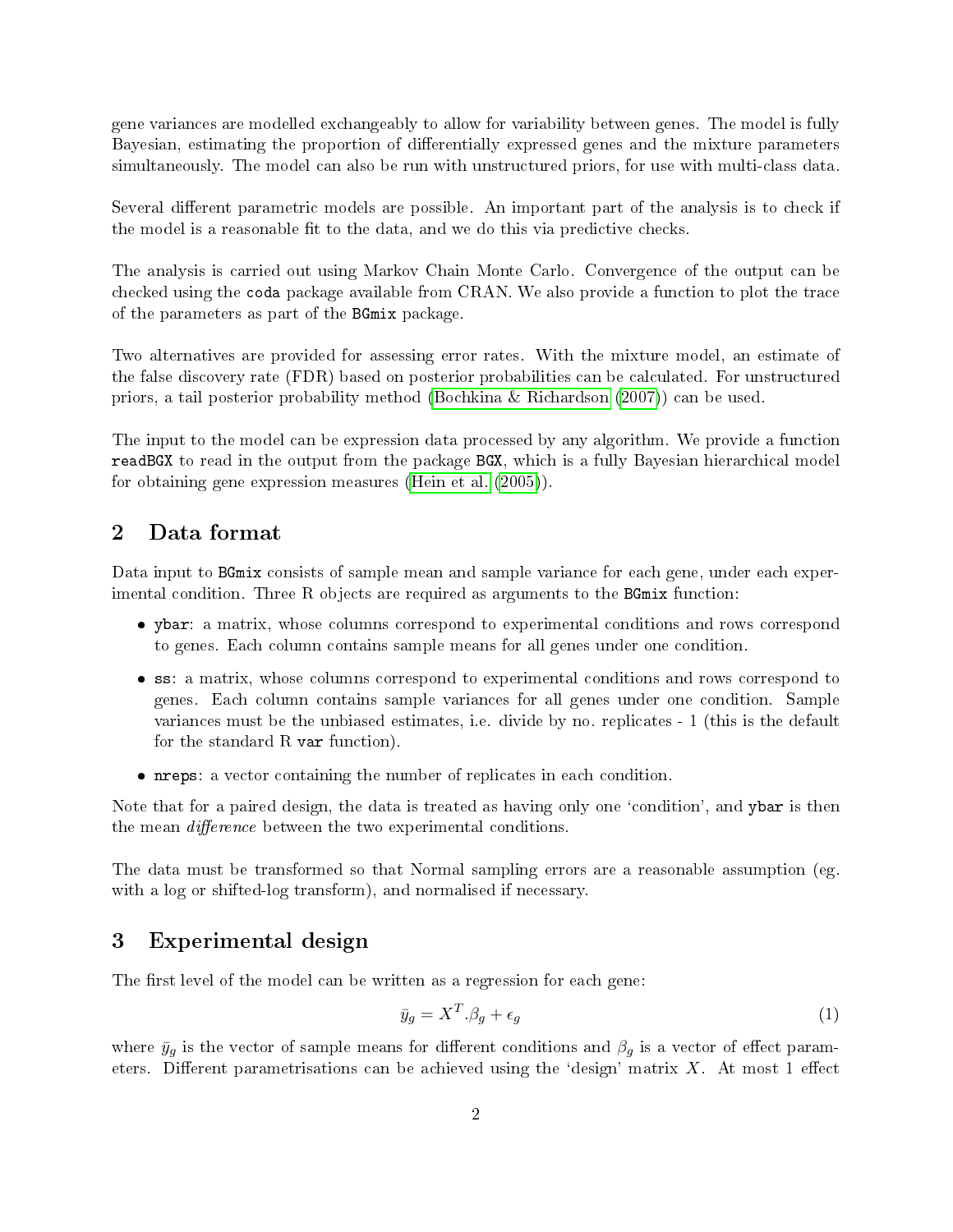parameter can have a mixture prior. (This will generally be the differential expression parameter.)

By default, genes have a separate variance parameter for each condition  $(\sigma_{gc}^2)$ . However, a more general variance structure can be used, for instance each gene can have one variance across all conditions  $(\sigma_g^2)$ .

The BGmix function takes four arguments relating to the parametrisation:

- $\bullet$  xx: design matrix X. The dimensions of X must be no. effects x no. conditions.
- $\bullet$  jstar: label of the effect which has the mixture prior. Labels start at 0, since this is passed to C++. If all parameters are fixed effects, set jstar = -1.
- ntau: the number of variance parameters for each gene.
- indtau: label for each condition indicating which variance grouping that condition belongs to. The length of indtau must be the same as the number of conditions.

The defaults for these parameters are those for the differential expression, unpaired data case (see below).

#### <span id="page-2-0"></span>3.1 Differential expression, unpaired data

For unpaired data  $\beta_{g1}$  is the overall mean for gene g and  $\beta_{g2}$  is the differential expression parameter. Here  $X = \begin{pmatrix} 1 & 1 \\ 1/2 & 1 \end{pmatrix}$  $-1/2$  1/2  $\Big),$  jstar = 1.

Two variance structures are commonly used: for gene variances per condition  $(\sigma_{gc}^2)$ , use  ${\tt ntau}=2,$ indtau = 0:1. For one variance across all conditions  $(\sigma_g^2)$ , use ntau = 1, indtau = 0.

#### <span id="page-2-1"></span>3.2 Differential expression, paired data

For paired data there is only one condition and one effect, which is the differential expression parameter. Here  $X = 1$ , jstar = 0, ntau = 1, indtau = 0.

#### <span id="page-2-2"></span>3.3 Multi-class data

If one fixed effect per condition is required, set X to be the identity matrix and jstar  $= -1$ . For gene variances per condition  $(\sigma_{gc}^2)$ , use ntau = no. conditions, indtau = 0: (nconds-1). For one variance across all conditions  $\tilde{\sigma}_g^2$ , use ntau = 1, indtau = 0.

#### <span id="page-2-3"></span>4 Example: How to run the model

At a minimum, you must consider the data set and experimental design parameters in order to run the model (see Sections [2](#page-1-0) and [3\)](#page-1-1).

We demonstrate BGmix on a small simulated data set. This consists of 8 replicates of 1000 genes in 2 experimental conditions. We look for differential expression between the two conditions, with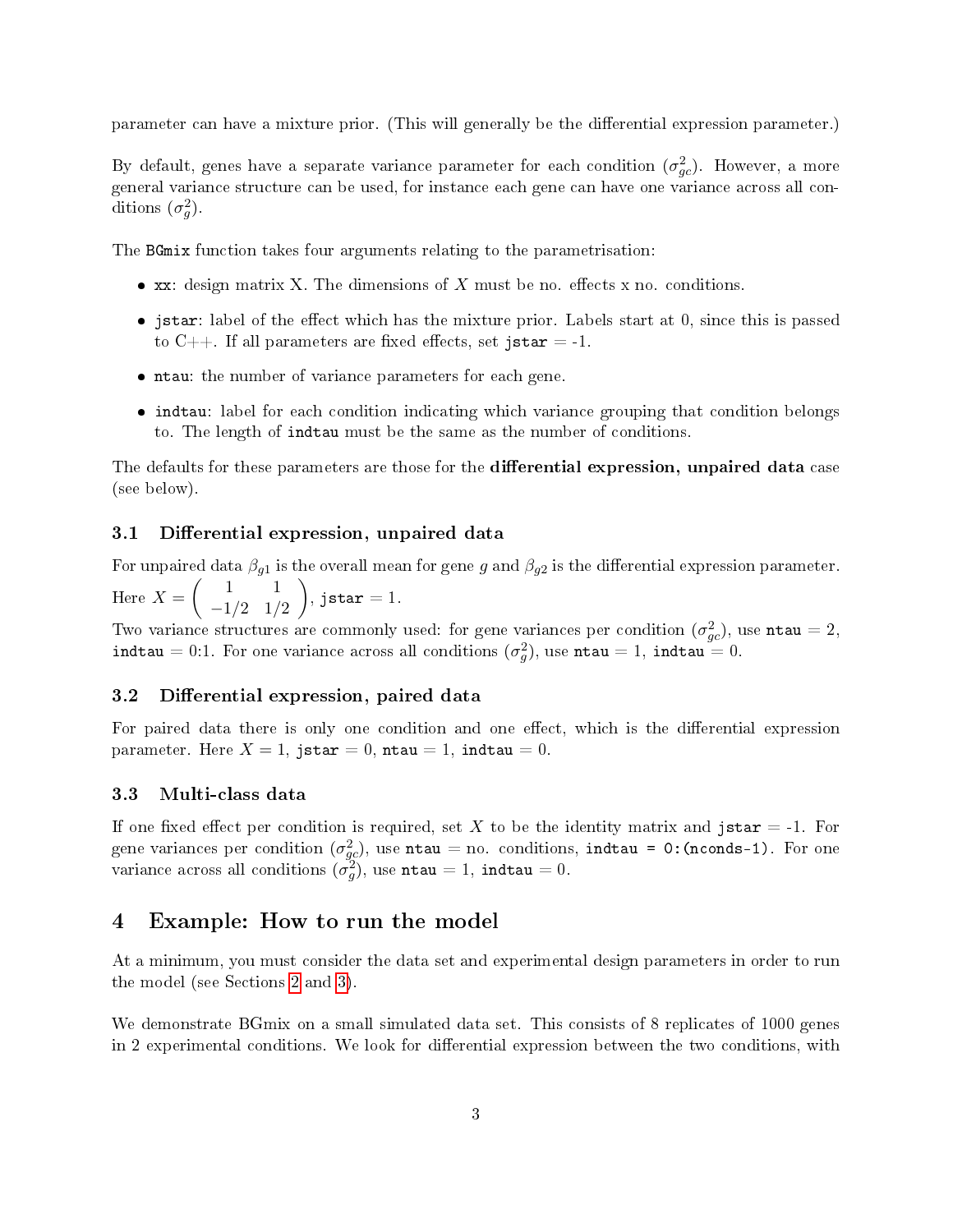an unpaired design.

First read in the data:

> library(BGmix) > data(ybar,ss)

The default experimental design parameters are those for unpaired differential expression, so these can be left out here. The following command fits BGmix using a mixture of a point mass at zero for the null distribution and a Gamma and a reflected Gamma for the alternatives.

```
> outdir <- BGmix(ybar, ss, nreps=c(8,8),niter=1000,nburn=1000)
[1] "Mixture prior on comp. 2"
[1] "delta ~ Gamma, MH"
[1] "eta (scale of Gamma) updated"
[1] "lambda (shape of Gamma) not updated"
[1] "Normal Likelihood"
[1] "tau ~ Gamma"
[1] "a (prior for tau) is updated"
[1] "trace output for parameters"
[1] "no trace for predicted data"
Burn-in:
10 20 30 40 50 60 70 80 90 100 110 120 130 140 150 160 170 180 190 200 210 220 230 240 250 260 2
Main up-dates:
10 20 30 40 50 60 70 80 90 100 110 120 130 140 150 160 170 180 190 200 210 220 230 240 250 260 2
[1] "Output directory is ./run.1"
```
The function BGmix returns the output directory name. The output directory contains several types of file:

- summary of model options (summary.txt)
- posterior means (mean\*.txt)
- probability of being classified in the null component (prob-class.txt)
- trace of posterior distribution (trace\*.txt)
- predictive p-values (pval<sup>\*</sup>.txt)

Output data can be read into R with the functions ccSummary , ccParams (this reads in posterior means and classification probabilities), ccTrace and ccPred.

#### <span id="page-3-0"></span>5 Plotting the results

First read in posterior means:

```
> params <- ccParams(file=outdir)
```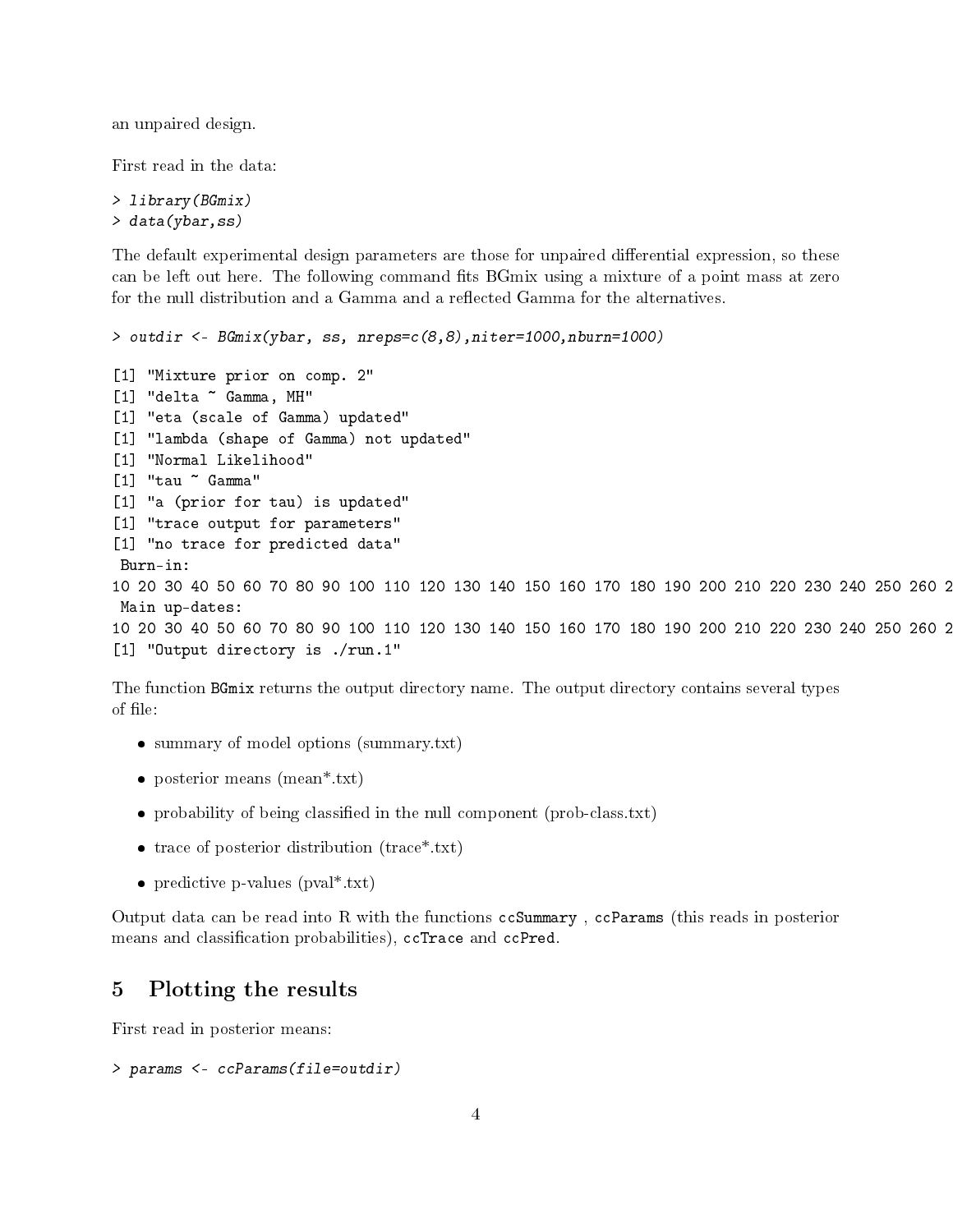[1] "got beta" [1] "got sig2" [1] "got zg"

The output of ccParams is a list of vectors and matrices corresponding to the different model parameters. These are easily plotted using standard R functions. For an unpaired differential expression design some standard plots are included in the package. These show smoothing of parameters and classification of genes into different mixture components:

> plotBasic(params,ybar,ss)

[1] "These plots are designed for differential expression model."



The estimated FDR (false discovery rate) can also be plotted:

```
> par(mfrow=c(1,2))> fdr <- calcFDR(params)
> plotFDR(fdr)
```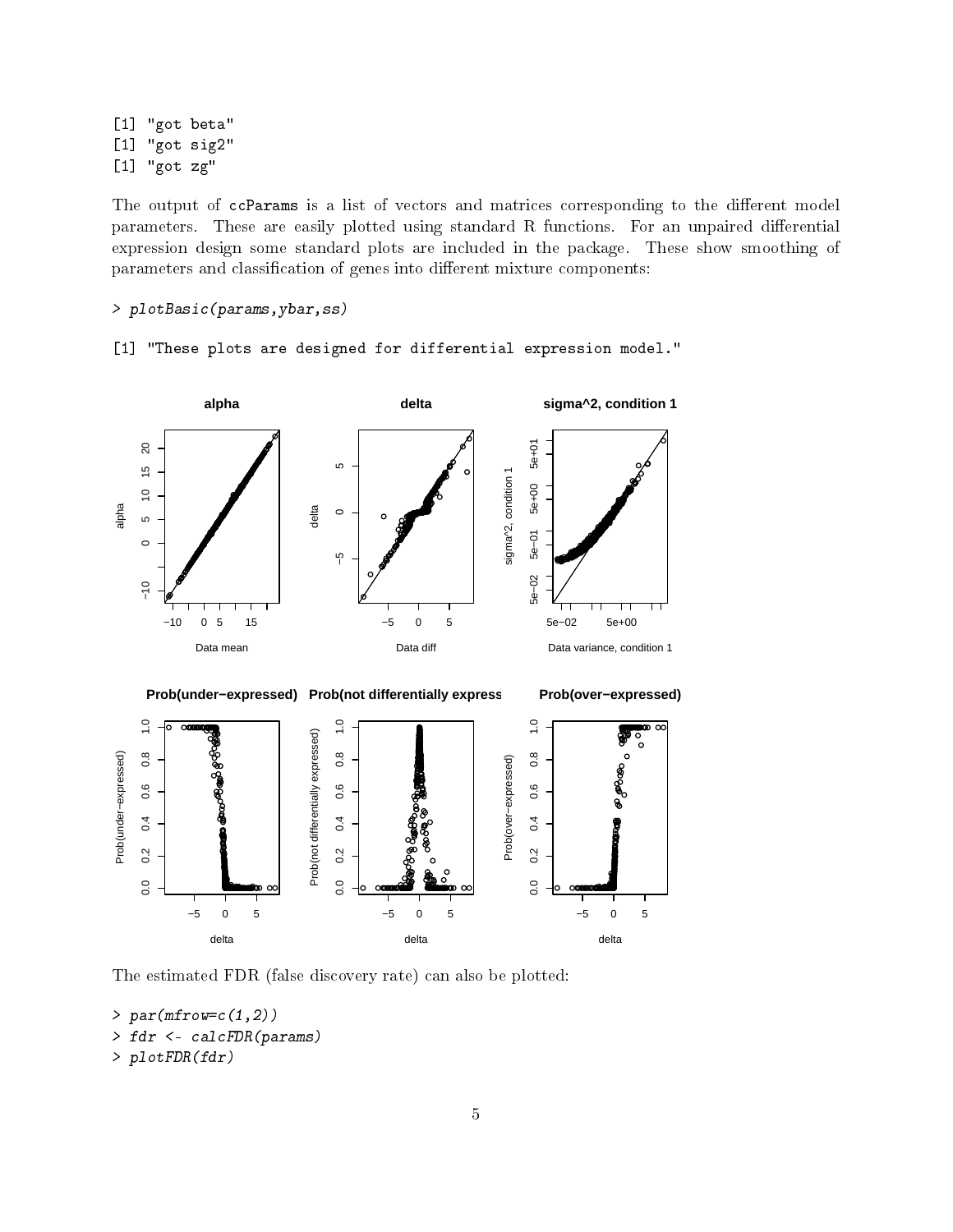[1] "No. DE genes for FDR<=5% is 148" [1] "No. DE genes for FDR<=10% is 163"



## <span id="page-5-0"></span>6 Predictive model checking

First read in the predictive p-values:

> pred <- ccPred(file=outdir)

It is a good idea to look at histograms of the predictive p-values for the gene variances:

 $> par(mfrow=c(1,2))$ > hist(pred\$pval.ss.mix[,1]) > hist(pred\$pval.ss.mix[,2])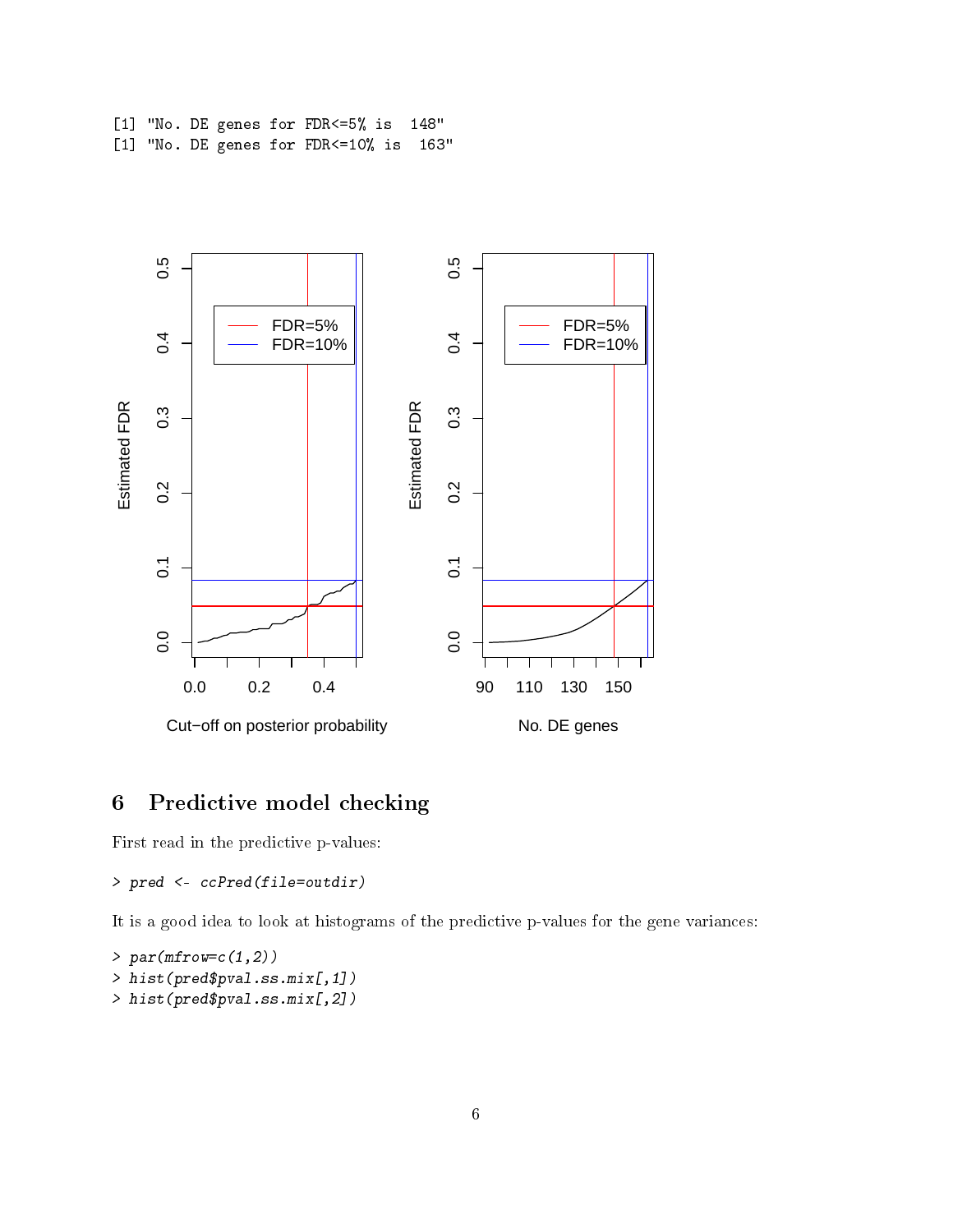

## **Histogram of pred\$pval.ss.mix[, 1] Histogram of pred\$pval.ss.mix[, 2]**

For mixture models, there is a specific function to plot histograms of predictive p-values corresponding to each of the mixture components.

 $> par(mfrow=c(2,3))$ > plotPredChecks(pred\$pval.ybar.mix2,params\$pc,probz=0.8)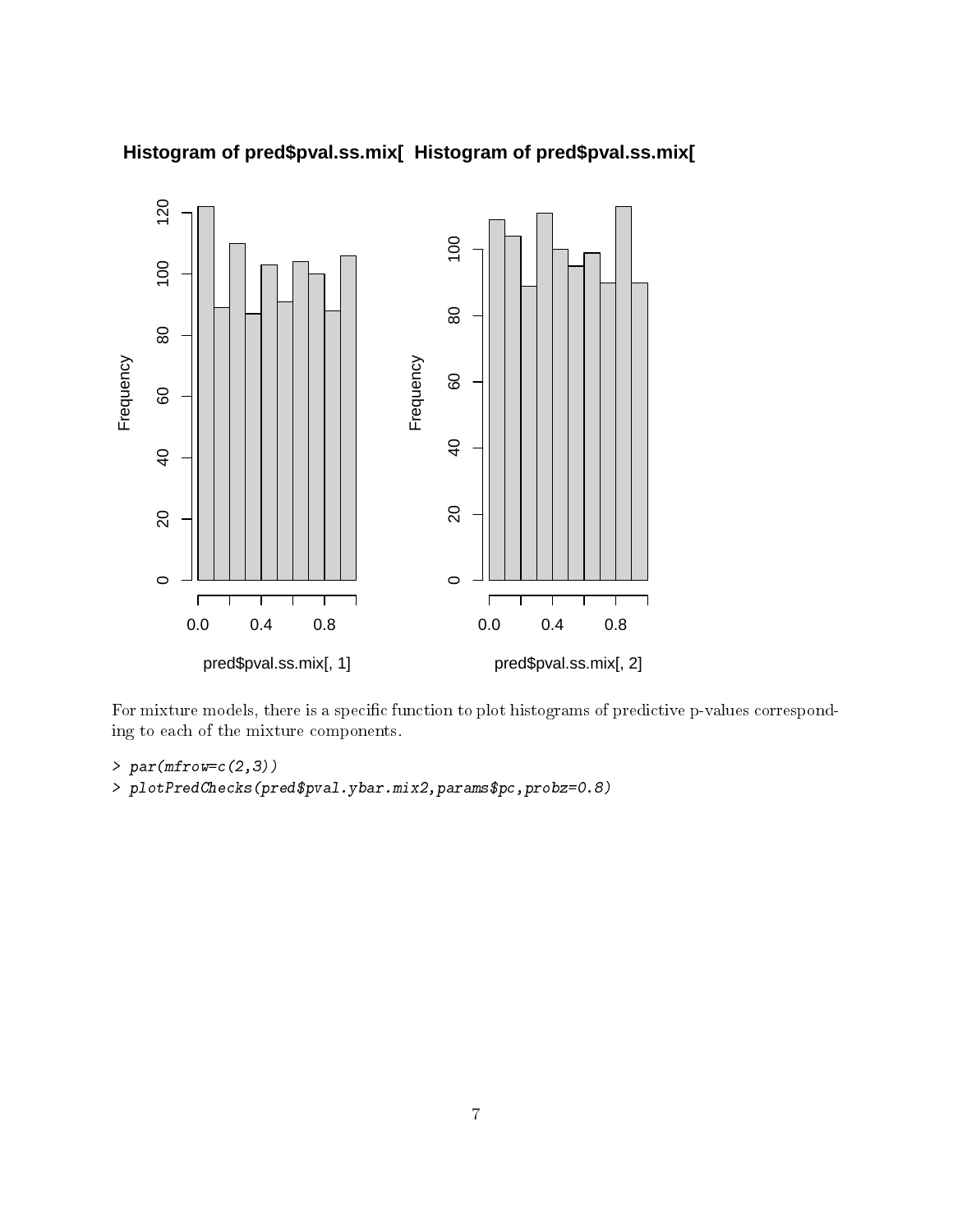

## <span id="page-7-0"></span>7 Tail posterior probability

Tail posterior probability is used to find differentially expressed genes with unstructured prior for the difference (fixed effects). It needs trace and parameters output from BGmix with jstar  $= -1$  $(\text{all effects are fixed})$ :

```
> nreps <- c(8,8)
> outdir2 <- BGmix(ybar, ss, nreps=nreps, jstar=-1, niter=1000,nburn=1000)
> params2 <- ccParams(outdir2)
> res2 <- ccTrace(outdir2)
```
and the tail posterior probability is calculated by

```
> tpp.res <- TailPP(res2, nreps=nreps, params2, p.cut = 0.7, plots = F)
```
Note that in this function the tail posterior probability is calculated only for the second contrast, assuming that it is the difference between condition 2 and condition 1 for the default contrast matrix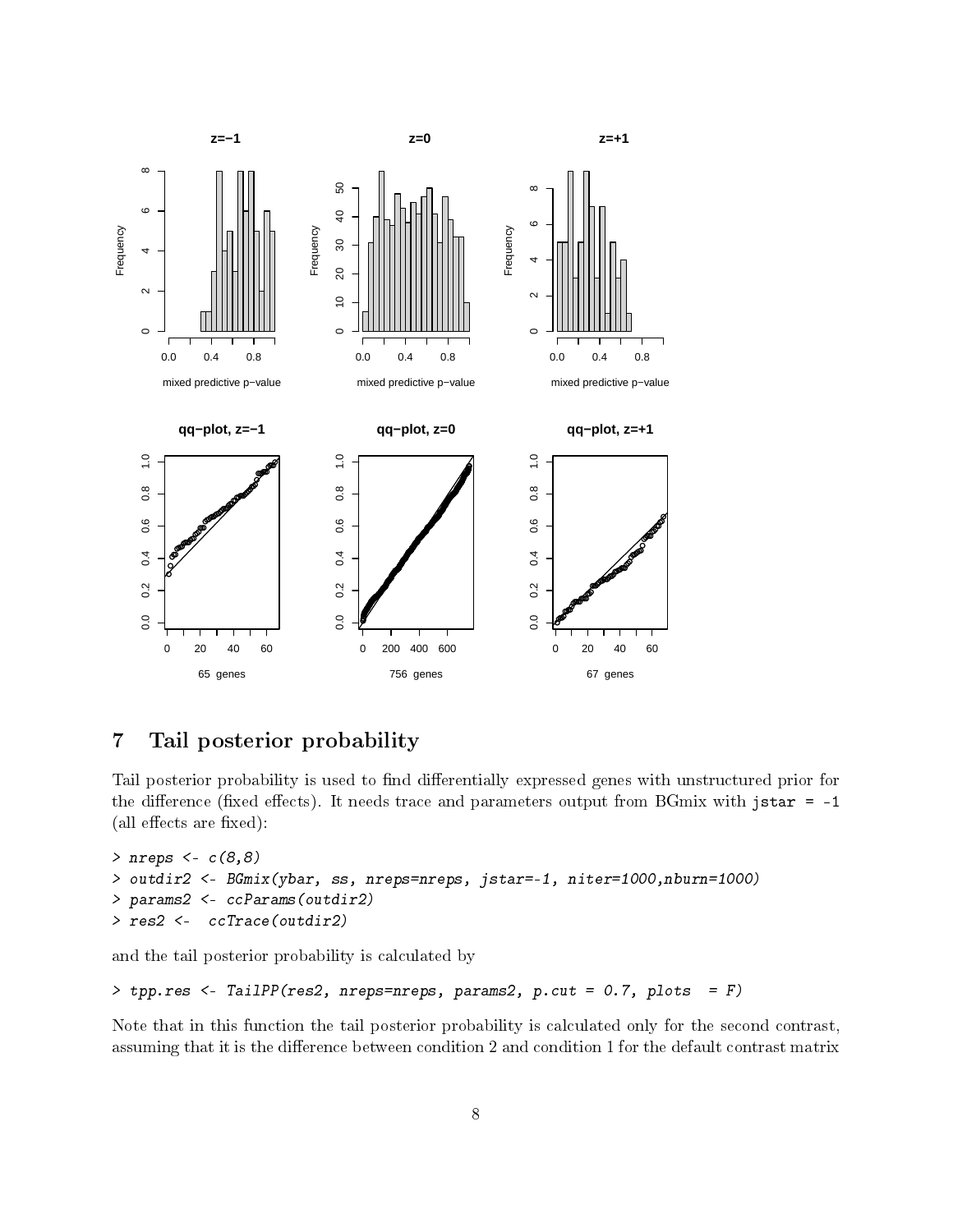$X$  (see Section 3.1), or for the first contrast in paired data.

The returned values are the tail posterior probabilities tpp, estimated False Discovery Rate FDR and estimated proportion of non-differentially expressed genes pi0. FDR and pi0 can also be estimated separately:

```
> FDR.res <- FDRforTailPP(tpp.res$tpp, a1 = params2$maa[1], a2
+ = params2$maa[2], n.rep1=nreps[1], n.rep2=nreps[2], p.cut = 0.8)
> pi0 <- EstimatePi0(tpp.res$tpp, tpp.res$pp0)
```
The histogram of the tail posterior probabilities with its density under the null (no differentially expressed genes) and a graph of FDR can be plotted. (These plots can be done in function TailPP by setting arguments plots = TRUE.)

```
> par(mfrow=c(1,2))> histTailPP(tpp.res)
> FDRplotTailPP(tpp.res)
```